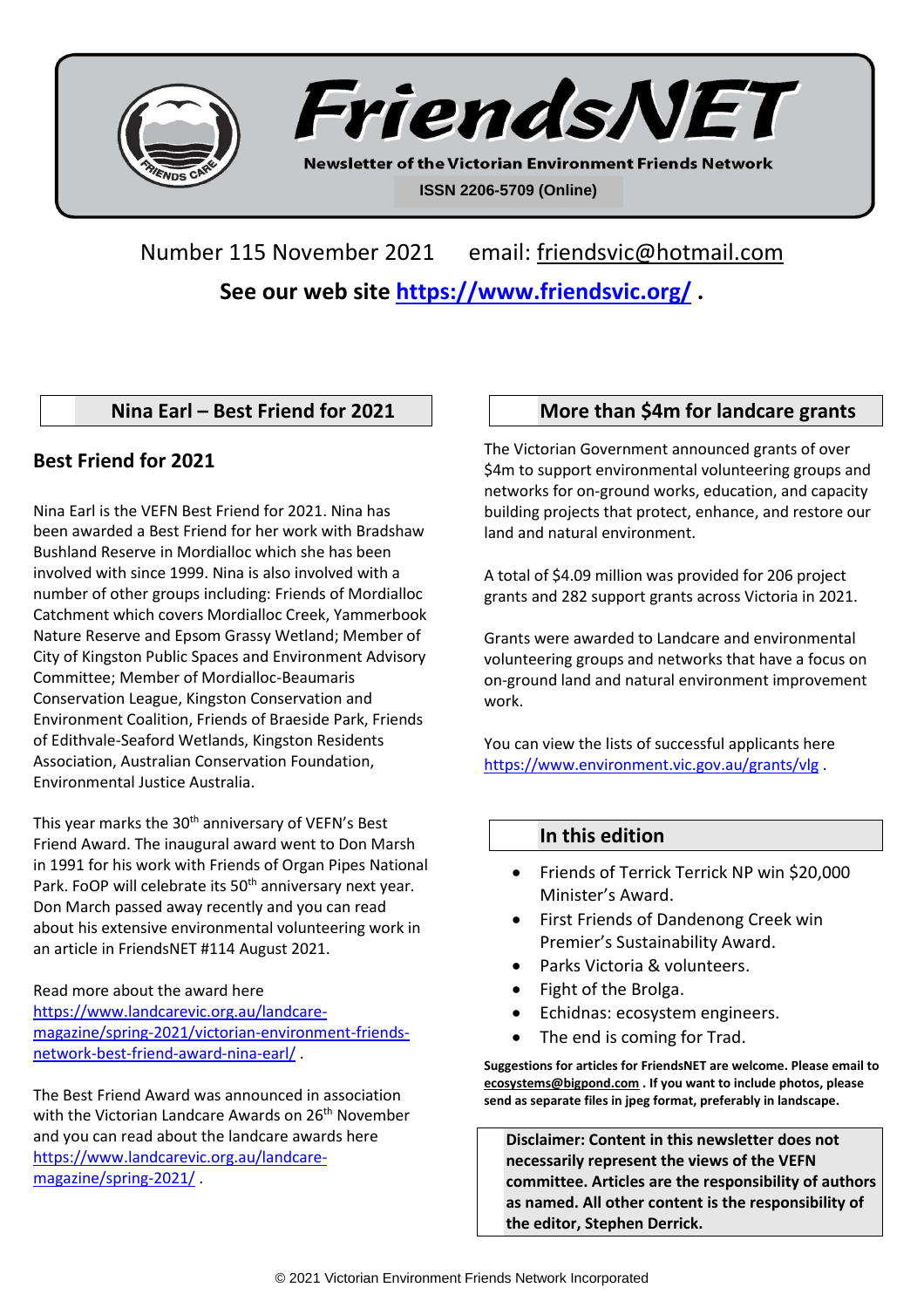# **Friends of Terrick Terrick NP success in environmental volunteer funding**

Environment Minister Lily D'Ambrosio has awarded the first Minister's Award of \$20,000 from the Environmental Innovation Fund to Friends of Terrick Terrick National Park. The group has been awarded the grant for a project capturing the environmental and cultural history of the Park using murals and information boards.

Minister D'Ambrosio also announced that eleven groups will share in almost \$421,000 through the Volunteering Innovation Fund to reinvigorate volunteering on parks and other public land.

- Biolinks Alliance, Spring Plains, Northern Victoria
- Blind Sports and Recreation Victoria, Dandenong, Lysterfield, Main Ridge and Red Hill
- Cairnlea Conservation Reserves Committee of Management, Cairnlea Conservation Reserve
- Connecting to Country Program, Dandenong
- Friends of Newlands Reserve and Edenhope Flora and Fauna Reserve Committee of Management, Boikerbert, Edenhope, Western Victoria
- Horseshoe Bend Community Garden Group, Maribyrnong Valley Parklands
- Merri Creek Management Committee, Merri Creek Park
- Southern Otway Landcare Network, Otways, Western Victoria
- Werribee Park Farm Community Hub, Werribee
- Westgate Biodiversity: Bili Nursery & Landcare, Westgate Park
- Victorian High Country Huts Association, Alpine, Howqua, Lake Eildon, Eastern Victoria

The Minister also announced that the first Youth Volunteering for Nature Fund is also open for applications − offering Victorians aged 18-29 up to \$1,500 each for ideas that respond to challenges facing the environment.

Successful recipients will also receive a 6-month mentorship with an expert, take part in skills workshops and learn about career pathways with Parks Victoria. Applications should focus on concepts that will protect and preserve Victoria's precious natural and cultural landscapes for future generations.

A pilot Volunteer Growth Fund will also award up to 100 existing groups up to \$2,000 each to enhance their work and help them attract new volunteers.

Submissions for the Volunteering Innovation Fund and Youth Volunteering for Nature Fund are now open. For more information on these projects visit [parks.vic.gov.au/get-into-](http://email.campaign-sdp.premier.vic.gov.au/c/eJxdjjuOxCAQRE9jZyDAH-yAYJK9R5tuPGhtQIBt7e2HcLRSJfX0VCo0OA0IsvdGCSWlVLOQYhIj16tbNqVwJhysHkU3CgtnAr8HVjDxlOn0lPntLd_jzeHq32Z1ShI4u86gyc4Ox2XBTWpyKK2esD_Mu9ZUuuHVqZ-W53l4gvxbvnYa3qkyH2pkAeqVqZE7HleoRNmH_V9tZog3VB8Dc1fAPhuysfyVSmdptze_pxiQ23j21ZyEHlimg6AQU-Oi9AdBC1cz)

[nature/volunteering/volunteering-innovation-fund](http://email.campaign-sdp.premier.vic.gov.au/c/eJxdjjuOxCAQRE9jZyDAH-yAYJK9R5tuPGhtQIBt7e2HcLRSJfX0VCo0OA0IsvdGCSWlVLOQYhIj16tbNqVwJhysHkU3CgtnAr8HVjDxlOn0lPntLd_jzeHq32Z1ShI4u86gyc4Ox2XBTWpyKK2esD_Mu9ZUuuHVqZ-W53l4gvxbvnYa3qkyH2pkAeqVqZE7HleoRNmH_V9tZog3VB8Dc1fAPhuysfyVSmdptze_pxiQ23j21ZyEHlimg6AQU-Oi9AdBC1cz) .

# **First Friends of Dandenong Creek win Premier's Sustainability Award**

FFDC is the winner of the 'Healthy Environment - Community Champion' category for the Premier's Sustainability Awards 2021.

FFDC won the category for its film 'The Eels of Dandenong Creek', which highlights the short-finned eel's amazing lifecycle, their importance to Australia's indigenous nations, and to educate the wider community around the consequences of pollution. All of which is not just unique to Dandenong Creek, but covers the creeks and waterways across Victoria and the eastern seaboard.

You can watch FFDC's film here:

### <https://www.youtube.com/watch?v=umZlNGATy0E>

With education at the forefront of FFDC's thinking, the group has been able to bring together a story that discusses how the actions of urban society have impacted the eels – a species many were unaware of. The film is but a starting point for discussions around pollution, and the inappropriate use of insecticides around our homes, and how they will find their way into our waterways.

Anthony Bigelow, FFDC President thanked Sustainability Victoria for hosting the event, and gave a special thank you to the following people and organisations, who without their support, passion and expertise, their film could not have been made:

Uncle Dave Wandin from Wurundjeri Dr Dave Sharley and Steve Marshall at Bio2labs Wayne Koster at Arthur Rylah Institute

Knox Environment Society

Kirsty Heiner's fantastic animation work

Michael Portway at Remember the Wild

Lord Mayors Charitable Foundation and Living Links for sponsoring this film.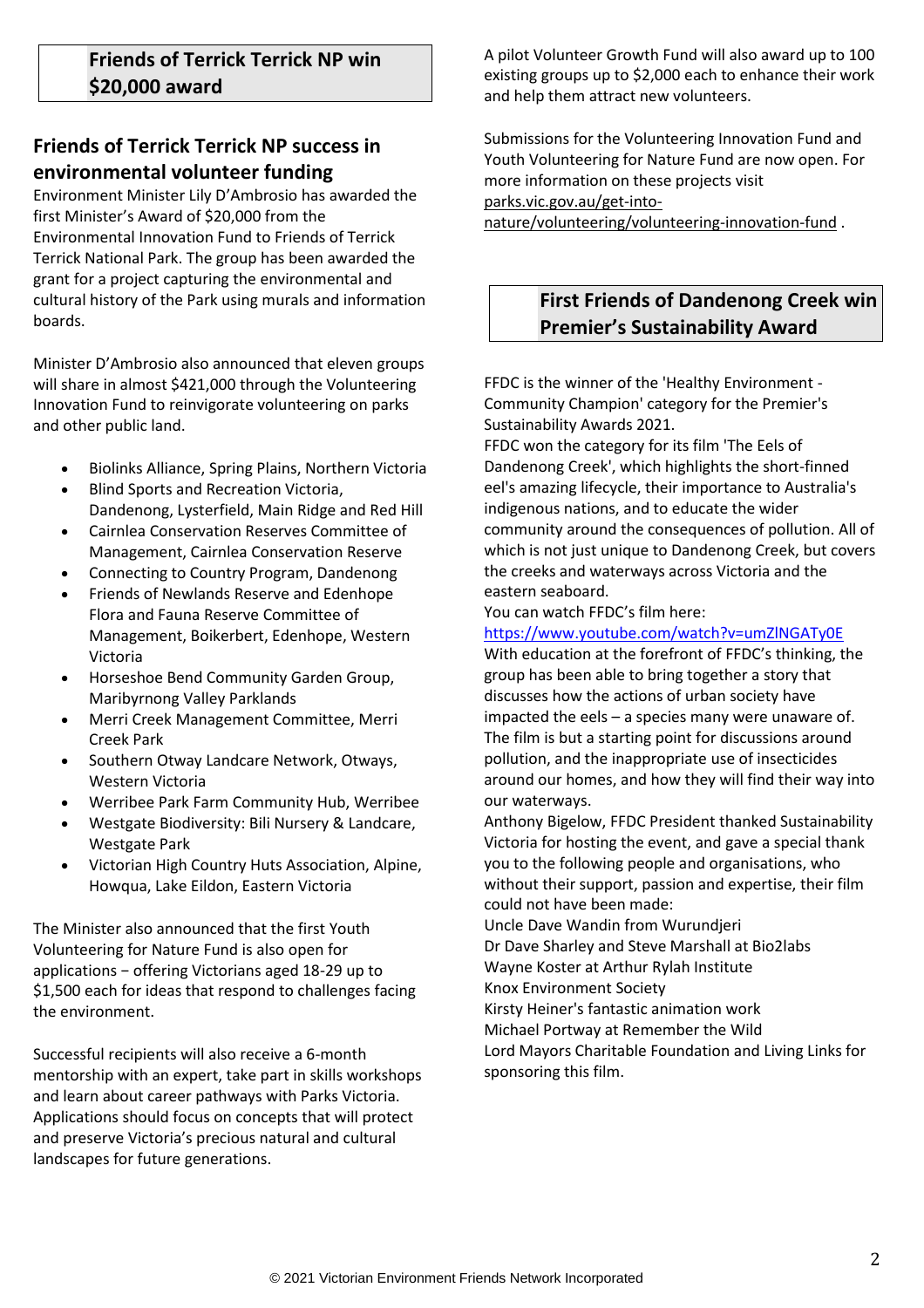### **Parks Victoria & volunteers**

In May FriendsNET reported on new requirements by Parks Victoria to require all volunteers in PV estate to have a Working with Children Check by 30 June 2021. While that requirement has been delayed to 31 December 2021 some interesting issues have emerged about the requirement for volunteers to be fully vaccinated.

An email from PV to volunteers in one park states:

*Please see the below info with the CHM link and other information on vaccination requirements for volunteers. Let me know if you have any other questions on this.* 

### *Volunteers required by Parks Victoria to have mandatory vaccinations*

*Those volunteers that are directly engaged in a Parks Victoria program and/or activity that is delivered by Parks Victoria staff are required to have mandatory vaccinations. Examples of these include: statewide programs (e.g. Volunteer Track Rangers, Trail Rider, Parkwalks Campground Hosts, Seasearch), individual volunteers or cohorts that are directly engaged by Parks Victoria staff. The directions also include specific categories of activities that volunteers may be engaged in that would require mandatory vaccinations including; retail, tourism, horticulture and animal husbandry.*

### *2. Other Volunteers*

*For volunteers that are working under the auspice of a volunteer group or volunteer involving organisation, it is the responsibility of each of these groups to follow CHO directions for vaccinations. These may include; Friends groups, Landcare and Recreational User Groups. In addition individuals undertaking 'informal volunteering' as part of their park visit are not included (e.g. individuals using a citizen science app).*

### *Next Steps - Volunteers required by Parks Victoria to have mandatory vaccinations*

*Volunteers who are required by Parks Victoria to have a mandatory vaccination are subject to the same timelines and will follow the same process as Parks Victoria staff.*

• *From 15 October 2021 volunteers must have; received at least your first dose of the COVID-19 vaccine, or have a booking to receive your first dose by 22 October 2021, or have a medical exemption evidenced by an authorised medical practitioner.*

- *Volunteers will not be able to participate if they are not fully vaccinated by 26 November 2021, unless an exception applies.*
- *We have provided a template letter for staff to send to volunteers immediately that are engaged directly and fall into the above category of requiring a mandatory vaccination, attached.*
- *Parks Victoria is using Corporate Health Management (CHM) to collect, record and hold information about volunteer vaccination status. Volunteers can be provided the link to the secure [CHM database](https://urldefense.proofpoint.com/v2/url?u=https-3A__chm.myworkplacehealth.net_ords_f-3Fp-3D885-3ALOGIN-5FDESKTOP-3A0-3ABRANCH-5FTO-5FPAGE-5FACCEPT-3A-3A-3AP101-5FBOOKING-5FCODE-3AMQW2JFWTAA&d=DwMFAg&c=JnBkUqWXzx2bz-3a05d47Q&r=3ZioqA0umXrqxUtIrlZWuFzmofEYxJyQF38mBbqCUpS9jprdTukgDh0c1TKaJEyc&m=n1uFg__1EcXd1jeifDXDIDZz51MIV49DSFyM2npljbk&s=bQ_OKTcFfMLW52Cxw9wn2pMxdqta1lJiYd2rpIffScs&e=) to submit their information, this is included in the template letter.*

One Friends groups has pointed out that a similar set of policies could equally be applied to the need for Working with Children Checks and suggested the following wording:

#### **Volunteers required by Parks Victoria to have a WWCC**

Those volunteers that are directly engaged in a Parks Victoria program and/or activity that is delivered by Parks Victoria staff are required to have a WWC check. Examples of these include: statewide programs (e.g. Volunteer Track Rangers, Trail Rider, Parkwalks Campground Hosts, Seasearch), individual volunteers or cohorts that are directly engaged by Parks Victoria staff. The directions also include specific categories of activities that volunteers may be engaged in that would require a WWC check including; retail, tourism, horticulture and animal husbandry.

#### **Other Volunteers**

For volunteers that are working under the auspice of a volunteer group or volunteer involving organisation, it is the responsibility of each of these groups to follow CWWC Victoria guidelines. These may include; Friends groups, Landcare and Recreational User Groups. In addition individuals undertaking 'informal volunteering' as part of their park visit are not included (e.g. individuals using a citizen science app).

Why not indeed? That is a good question for Parks Victoria.

DEWLP has similar policies on the requirement or otherwise for vaccinations. See

[https://www.environment.vic.gov.au/biodiversity/volun](https://www.environment.vic.gov.au/biodiversity/volunteering/volunteers-and-covid-19-vaccinations) [teering/volunteers-and-covid-19-vaccinations](https://www.environment.vic.gov.au/biodiversity/volunteering/volunteers-and-covid-19-vaccinations) .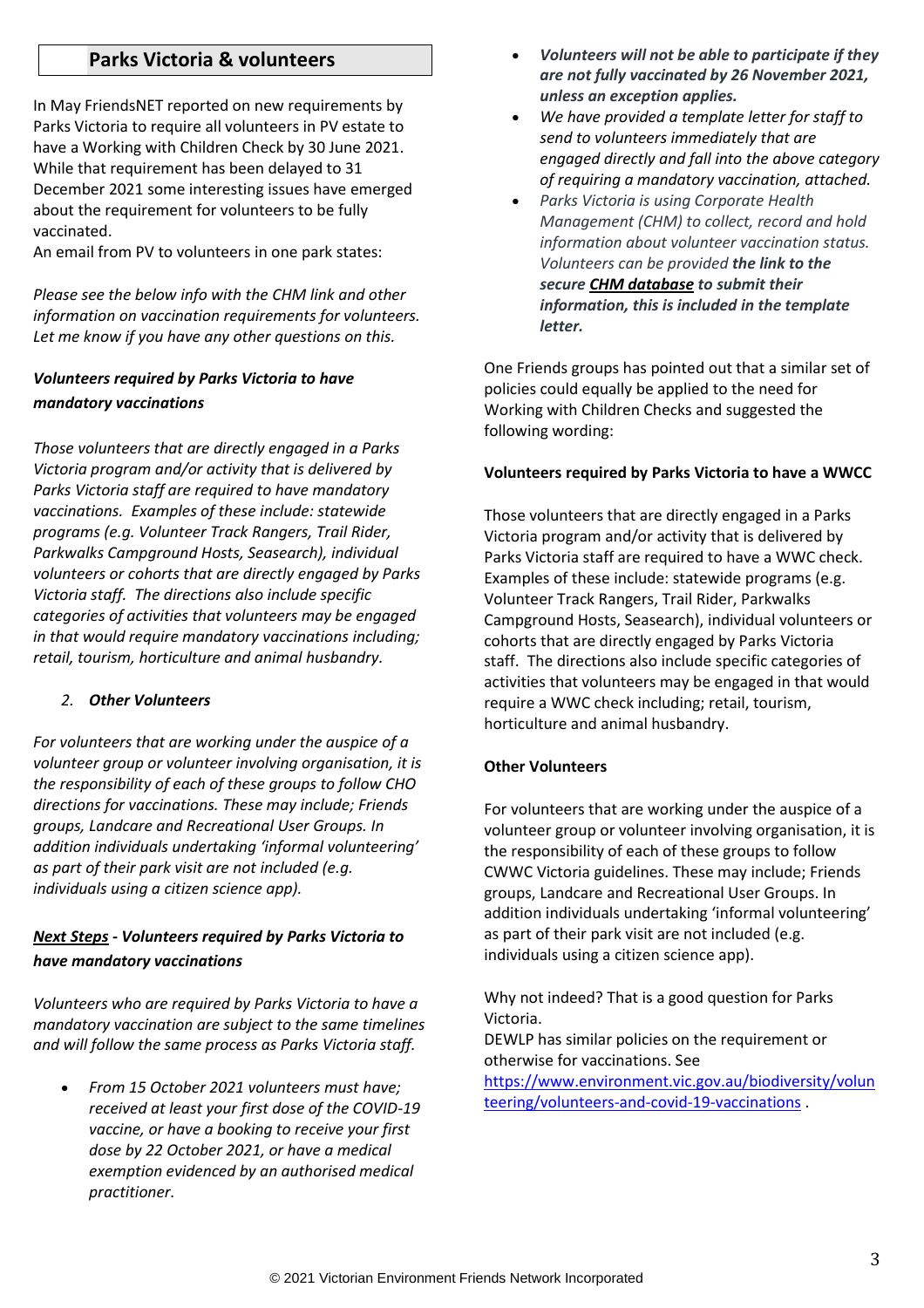# **\$10m Environment Restoration Fund closes 13 December**

The Federal Departments of Industry, Science, Energy & Resources and Agriculture, Water & Environment will provide \$10m in grant funding for the Environment Restoration Fund Threatened Species Action Plan - Priority Species. The fund covers a wide range of both fauna and flora. Details are in the program [guidelines.](https://vnpa.us13.list-manage.com/track/click?u=973d79e3b56c292d7eeb33089&id=1c9fa27452&e=a1698debf5)

Environmental Volunteer groups that are incorporated not-for-profit entities are eligible to apply. The minimum grant amount is \$50,000 and the maximum is \$250,000 and the grant can be for up to 100% of eligible costs. Funds must be spent by 31 March 2023 and the maximum project length is 13 months. Applications will open on 1 November and close on 13 December.

Read the program [guidelines](https://vnpa.us13.list-manage.com/track/click?u=973d79e3b56c292d7eeb33089&id=c2a6075446&e=a1698debf5) and learn more about the fund her[e https://business.gov.au/grants-and](https://business.gov.au/grants-and-programs/environment-restoration-fund-threatened-species-strategy-action-plan-priority-species)[programs/environment-restoration-fund-threatened](https://business.gov.au/grants-and-programs/environment-restoration-fund-threatened-species-strategy-action-plan-priority-species)[species-strategy-action-plan-priority-species](https://business.gov.au/grants-and-programs/environment-restoration-fund-threatened-species-strategy-action-plan-priority-species) .

# **Loose ends: Battery recycling challenges – Electric vehicle and solar system batteries**

Previous editions of FriendsNET have drawn attention to the emerging challenge posed by electric vehicle and solar system batteries that are at the end of their life for one reason or another.

An investigation by ABC noted that recycling of these types of batteries is a new industry for Australia, but that there is currently no code of conduct that governs this. Read the report here

[https://www.abc.net.au/news/2021-10-25/electric-car](https://www.abc.net.au/news/2021-10-25/electric-car-solar-battery-storage-waste-recycling/100564234)[solar-battery-storage-waste-recycling/100564234](https://www.abc.net.au/news/2021-10-25/electric-car-solar-battery-storage-waste-recycling/100564234) .

An earlier study released by CSIRO earlier in 2020 noted that:

- only 2 per cent of Australia's annual 3,300 tonnes of lithium-ion battery waste is recycled
- this waste is growing by 20 per cent per year and could exceed 100,000 tonnes by 2036
- if recycled, 95 per cent of components can be turned into new batteries or used in other industries
- by comparison, of the 150,000 tonnes of leadacid batteries sold in 2010, 98 per cent were recycled, and

• the majority of Australia's battery waste is shipped overseas, and the waste that remains left in landfill, leading to a potential fires and environmental contamination.

### Read the CSIRO reports here

[https://www.csiro.au/en/research/technology](https://www.csiro.au/en/research/technology-space/energy/energy-storage/battery-recycling)[space/energy/energy-storage/battery-recycling](https://www.csiro.au/en/research/technology-space/energy/energy-storage/battery-recycling) .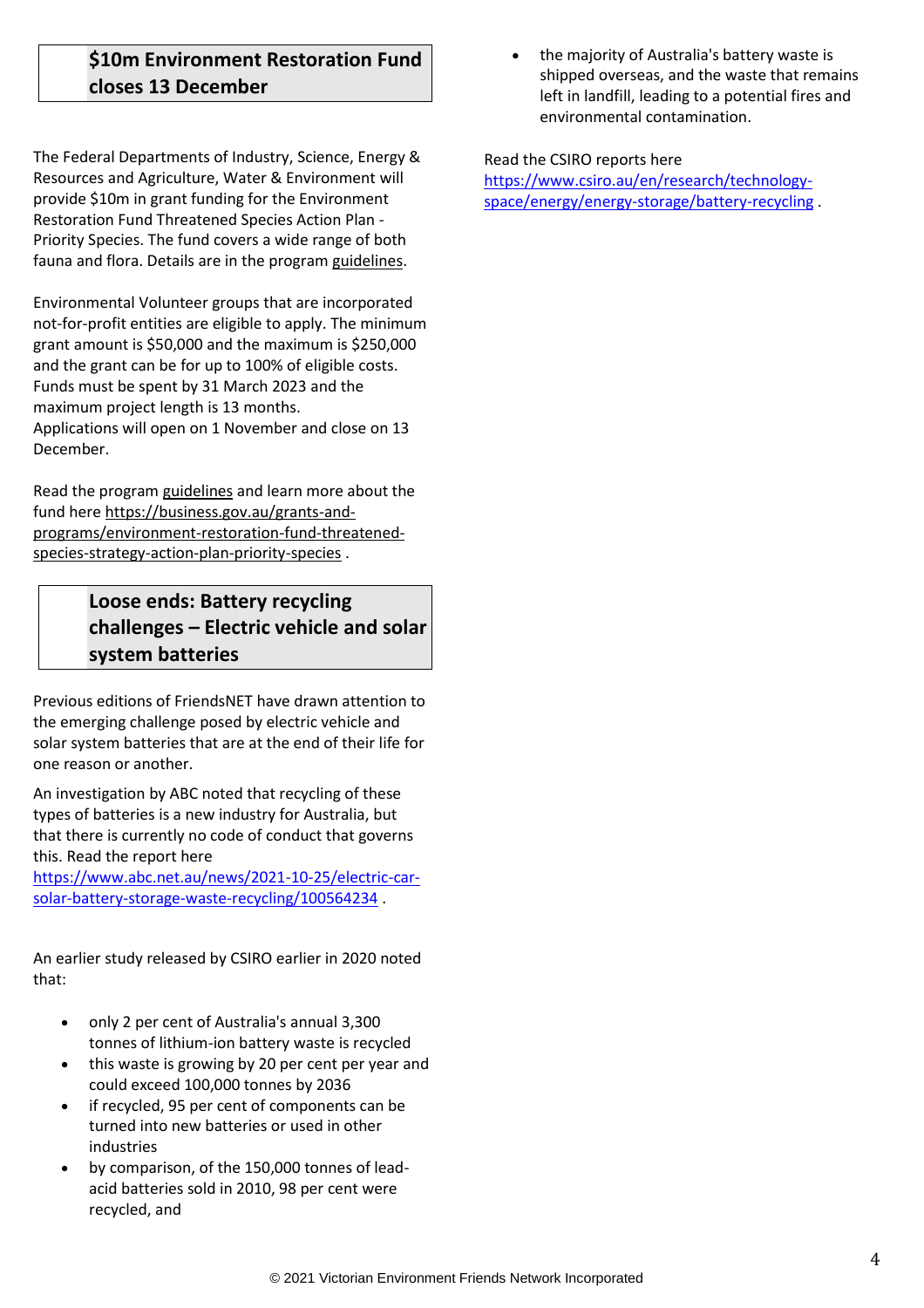## **Fight of the Brolga: wind turbines or Brolga or both?**

*Hamish Cumming draws our attention to new standards that DELWP is trying to force through which will threaten the Brolga and its habitat. It is important that as many people as possible get involved and comment on the proposed new standards.*



*Brolga resting on a salt lake with no protective vegetatio***n**

DELWP have written a Draft standard to supposedly protect the Brolga and it is intended to be made law, but instead of protecting, it will allow the extermination of the Endangered Southern Brolga, so that wind farms can be built in the Brolga breeding home ranges. How can a Victorian Environment Department allow the destruction of a 10 million year old species for a project with a life of 25 years, when all they have to do is mandate a 5km buffer from turbines. Turbines have displaced over 50 nest sites in the past 8 years, and with only around 200 nesting pairs left, this draft standard must be stopped. DELWP have refused to publish the submissions made on this draft for nearly a year now, yet wind farm companies are proceeding with plans as if the standard is already in place. It makes no sense that's why I have embarked on a Twitter education program on @HamishCumming, telling people to demand the Environment Minister Lily D'Ambrosio mandates a 5km buffer, and not adopt the ludicrous draft standard.

### **History of Brolga protection and Buffers from wind Turbines.**

When wind turbines were proposed for the landscape of Victoria, the threat they would have on the Victorian Brolga was quickly recognized and the DSE / DELWP Brolga experts of the time raised the alarm, and one in particular Philip Du Guesclin, wrote a report in 2009 saying 10km was needed as a buffer from flocking sites and 3km from nesting sites. See Suggested Brolga Exclusion Distances for Windfarms.

However, this was not welcomed by senior Planners, the wind industry or the consultants working for the wind farms. So a Technical Reference Group / Scientific Panel was created to produce a guideline. As this group was heavily weighted by vested interests, the guideline was 5km from flocking sites and 3km from nests. This was however ignored by Planning Panels and the wind industry, because it was only a guideline.

A DSE staff member told me there was a 1982 Brolga nest site report done by Don White, a department staffer, but DSE refused to put the data on the Biodiversity Atlas because it would restrict wind turbine locations. I asked for the report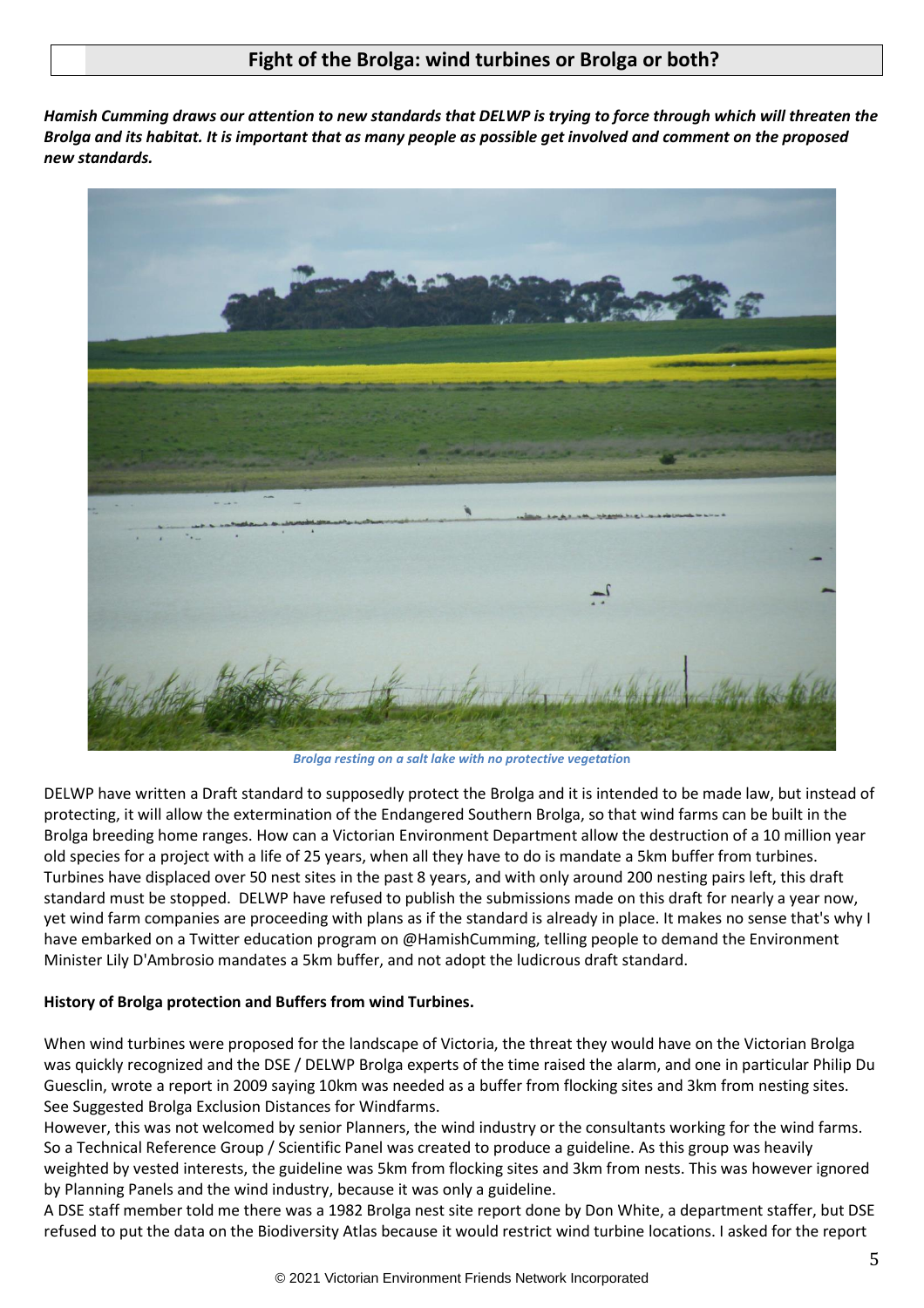and was refused, even under Freedom of Information. I searched and found the author, and he provided me with the full data set and the report. To cut the story short it took nearly 2 years to have all the Brolga data restored.

In January 2010 DSE staff told me they left due to the goings on there and were told not to object to wind farm applications, and also said information and reports written by them were changed before they were submitted to high level DSE. And data was still being removed from the Biodiversity Atlas. Changed to support development applications etc.

I then tried to get DNA testing done to show the Southern Brolga was independent from the Northern Brolga and had not interbred with Sarus cranes. DELWP fought me at every step, as that would have proved the Southern Brolga was critically endangered rather than Vulnerable. I had to raise the funds and get a university to do the testing. DELWP had 30 years of Brolga DNA stored at Serindip, but instead of passing that over, they incinerated it all on the excuse that they didn't have the financial resources to keep storing it. I got zoos and field naturalists. and other groups to collect feathers from NT, QLD, and in Victoria. The NGT had a Brolga project on my property at the time and said they would facilitate the DNA test and write a report. The final report showed our Southern Brolga were genetically Isolated and had not bread with sarus cranes. DELWP were not happy and instructed the groups and Universities that did the testing not to accept any money from us for any further work. But they still get funding from DELWP now for other projects!!!! (D) NGT preliminary assessment DNA report.

We had the same interference with other NGO's that were helping me, but then withdrew their help. One classic was the Chepstowe wind farm, VTFN did a submission to the planning department showing their surveys of the 7 Brolga nesting sites within 3km of the proposed turbines. VTFN gave me a draft copy to check facts etc, so I have a copy. It appears they were told to withdraw their submission and not attend the hearing, which they obliged. Funding seems to be a big stick!!!!. Turbines were built within 300m of one nest site and all 7 sites were displaced, no successful breeding within 5km since.

There are 12 post completion reports from wind farms built in Brolga habitat areas, all show displacement of nesting Brolga for 5km, one wind farm claimed successful nesting on one occasion, but after scrutiny, the birds were found to have nested 5km away and only ventured into the windfarm when it was not running after the chick was more than 2 months old. Brolga deaths have been observed at several Victorian wind farms, but DELWP refuses to hand over autopsy results even through FOI requests, but they continue to claim the birds were not killed by the turbines.

The TRG, headed by DELWP decided a study should be done to determine the home ranges of Brolga during the breeding season June to December, so buffers could be accurately developed. The same GPS tracking of cranes was done in Canada and USA during the same time. The Whooping Crane nests in Canada, nowhere near turbines, but migrates through USA. They found 95% of the cranes were displaced 5km by turbines. Displacing cranes from their feeding grounds. In this case the cranes could feed elsewhere. The international Crane Foundation put me in touch with the author and he sent me a copy. See Pearse et al. In the case of displacement in Victoria from nesting sites, there is no other habitat for the Brolga to go to, so they fail to breed and will die out in time simply due to no new chicks. The post completion reports of the 12 wind farms confirm failure to breed and displacement of more than 50 nest sites in the past 8 years. All reports are available from the companies or through DELWP.

In the USA the GPS trackers ran and were recording for 6 years, in Victoria however, the receivers were switched off after just 2 years, (2012) allegedly due to insufficient funds to keep recording. But the data that was recorded was only available to the TRG, being wind farm company consultants and DELWP, and I don't think they liked what they saw. The data collected was suppressed until an ABC journalist got hold of it in 2019 and passed it to me for mapping. Very quickly it became obvious that the Brolga breeding home ranges were a minimum of 5km radius from the nest, and as the Government requirement was not to have turbines in the home range, that would have meant a minimum 5km buffer. This also corresponded to what was happening in the field, where Brolga were failing to breed within 5km of turbines. But all of the data and the findings were suppressed, even the PHD study was delayed from publishing for many years had the scope changed so it only reported on walking chicks. The consultants and DELWP tried to reclassify the home range during the breeding season as the area where chicks walk before they can fly. We would have never known any of this except for the work done by the ABC.

In June 2021, the threat level of the Southern Brolga was raised from Vulnerable to Endangered, and the annual counts have shown a decrease in population. https://www.swifft.net.au/cb\_pages/sp\_brolga.php If you read the wording carefully of each of the counts, you will see SA birds were added for a few years then removed again, and the count in Victoria is between 450 and 650. When you take out juveniles and birds too old to breed, I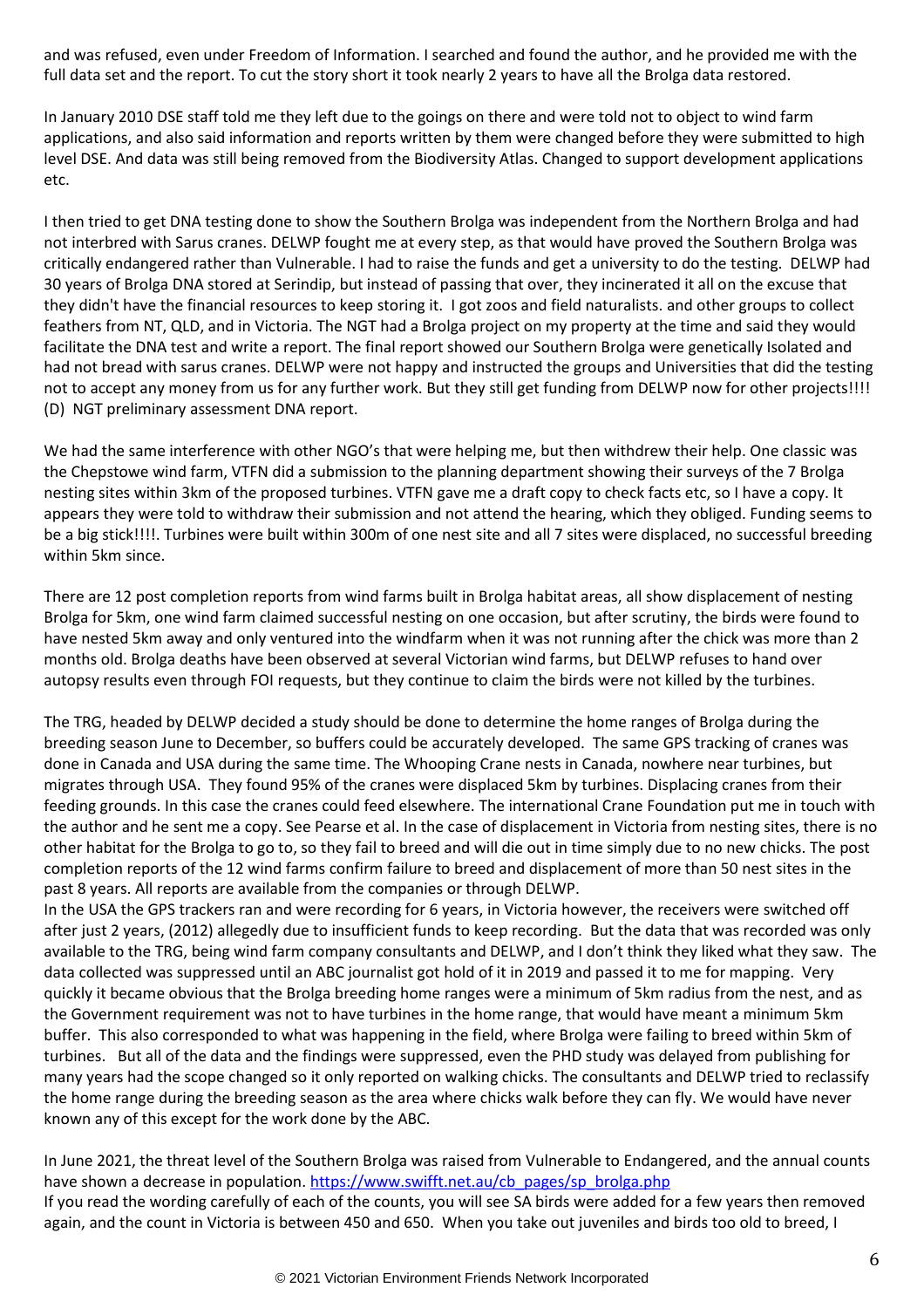estimate 200 breeding pairs left is generous. You will see one year with an extremely high count, I thought that odd and submitted a FOI request on the input sheets, (which took well over a year to get) and I believe I found double counting of the flocks I knew of and recorded around my area. The same 90 or so birds were recorded as they moved during the day in different locations. No previous or subsequent year has a count anywhere that large since the 1970's.

So after all this history and evidence stacking up over the past 17 years, DEWLP say they want to have a new Brolga standard and enshrine it in law so it cannot be challenged in planning panels or permit applications. The Draft Standard makes ludicrous claims that they want to make law, they include things like:

- Brolga don't use saline wetlands, so they do not need buffering at all. (False)
- Brolga records only in the VBA at time of permit application will be allowed. (This is very bad as we know DELWP remove records and have had Ombudsman's inquiries into that very practice in the past forcing DELWP to return over 5000 historic records)
- Brolga have not been affected or killed at any Victorian wind farm. (False)
- As no Brolga have been killed or affected, no post completion monitoring will ever be required again. (a false assumption used to let companies off the hook)
- As there are no impact on Brolga, no mitigation is required. (False)
- Local land holder or non-wind farm consultancy information or evidence that was not collected prior to the permit application will not be allowed at Panel hearings etc

So a Draft standard to supposedly protect the Brolga could be set in law that would allow the extermination of the Endangered Southern Brolga, so that wind farms can be built in the Brolga breeding home ranges. In Nebraska crane fossils have been found 10 million years old, the Australian Brolga is likely to be as old or older. How can a Victorian Environment Department allow the destruction of a 10 million year old species for a project with a life of 25 years, when all they have to do is mandate a 5km buffer from turbines. people must demand the Environment Minister Lily D'Ambrosio mandates a 5km buffer, and not adopt the ludicrous draft standard.

## **Hamish Cumming**

#### **@HamishCumming**

**Conservationist, engineer and farmer passionately protecting Brolga habitats from inappropriate developments.**

**In the news recently[: https://defrock.org/2021/08/17/brolga-backer-hamish-cumming/](https://defrock.org/2021/08/17/brolga-backer-hamish-cumming/) . And fund raising for Brolg[a https://www.gofundme.com/f/Save-Southern-Brolgas-from-Extinction](https://www.gofundme.com/f/Save-Southern-Brolgas-from-Extinction) .**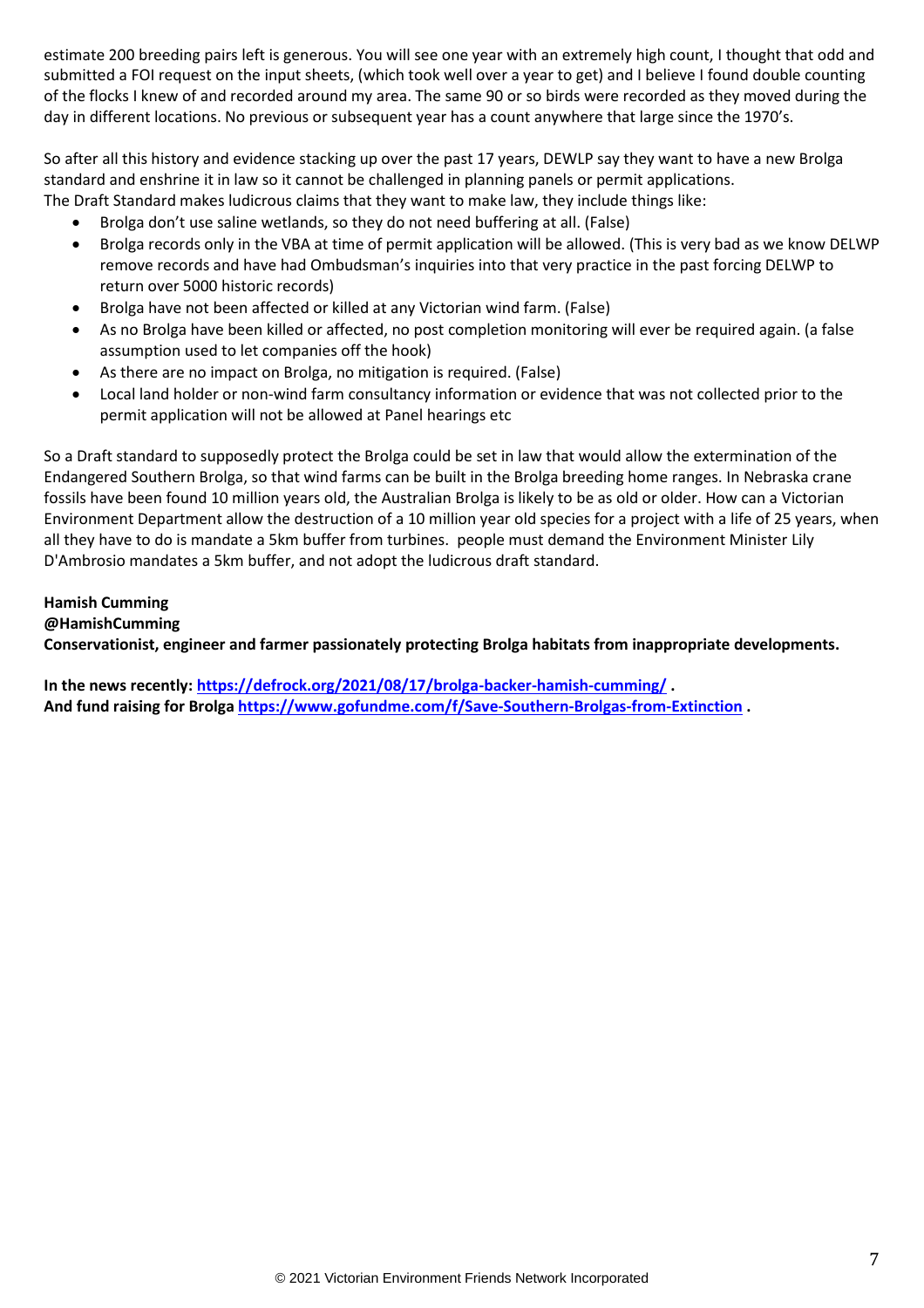# **Echidnas: ecosystem engineers**

### **By Tanya Loos**

#### Echidna train. Photography © Patrick Kavanagh.



In late winter and early spring, Wombat Forest residents may notice an increase in echidna diggings, as on warm north-facing areas the virgin queens of Meat Ants *Iridomyrmex* are closer to the surface. These queen ants are a rich source of fats, and most welcome for echidnas coming out of the lean winter months.

Short-beaked Echidnas *Tachyglossus aculeatus* are well known for eating ants and termites - but they are not strictly myrmecophagous. A truly myrmecophagous mammal, such as anteaters or pangolins, has over 90% of their diet composed of ants and termites. As well as ants and termites, echidnas also prey upon moth and beetle larvae, and earthworms.

The Echidna CSI project asks citizen scientists to send in their echidna sightings from across Australia, via a smartphone app of the same name. This data will build up a much better picture of their numbers and distribution. The project also asks echidna enthusiasts to send in any echidna scats for analysis, as the project research team are investigating the DNA and hormones within echidna scats: "DNA will indicate the echidna diet, population genetics and microbiome while hormones can show if echidnas are stressed in particular environments and help us better understand their reproduction".

This kind of scientific detective work has already thrown up some surprising findings; recent DNA analysis of the echidna gut microbiome adds two other dietary items to the usual insect fare - fungi and even plants!

Foraging for food by digging is assisted by the echidna's powerful musculature, long claws and their uniquely backward facing hind feet. Echidnas dig in soil, and also move surprisingly heavy rocks and logs to get to their tiny quarry. One study estimated that echidnas spend 12% of their time digging and had the potential to move 204m of soil per year. Our spiky little ecosystem engineer!

We have seen the importance of Superb Lyrebirds in moving large amounts of soil and leaf litter, and also well studied is the role of bandicoots. Here in the Wombat Forest our remaining ecosystem engineers are echidnas, and of course wombats, doing the digging - a vital action for ecosystem function.

The characteristic digging pits of echidnas (often with a little round snout-hole impression at the deepest point) create microclimates and diversity in the soilscape. A study in the arid and semi-arid areas replicated the size and shape of echidna diggings and found that these pits had greater rates of seed germination and leaf litter decomposition than in soil without diggings.

Echidnas are Australia's most widespread mammal, ranging from alpine areas to deserts, and even beach habitats. As long as there is food to eat, and sites to shelter in, the echidna can survive. They are absent from cleared farmland, upland rainforest, and the deepest fern gullies. This means that their distribution would be patchy through the Wombat Forest region. With a home range of 30-40 hectares on average one echidna can cover a wide variety of habitats. Interestingly they are not put off by urban areas and are often seen in people's backyards. Echidnas are surprisingly long-lived for such a small mammal - 30-40 years in the wild, and over 50 years recorded in captivity!

I have been living in the Wombat Forest for 20 years - and over that period we have seen the Millennium drought, the Black Saturday fires, the La Nina flooding event of 2010-2011, year after year of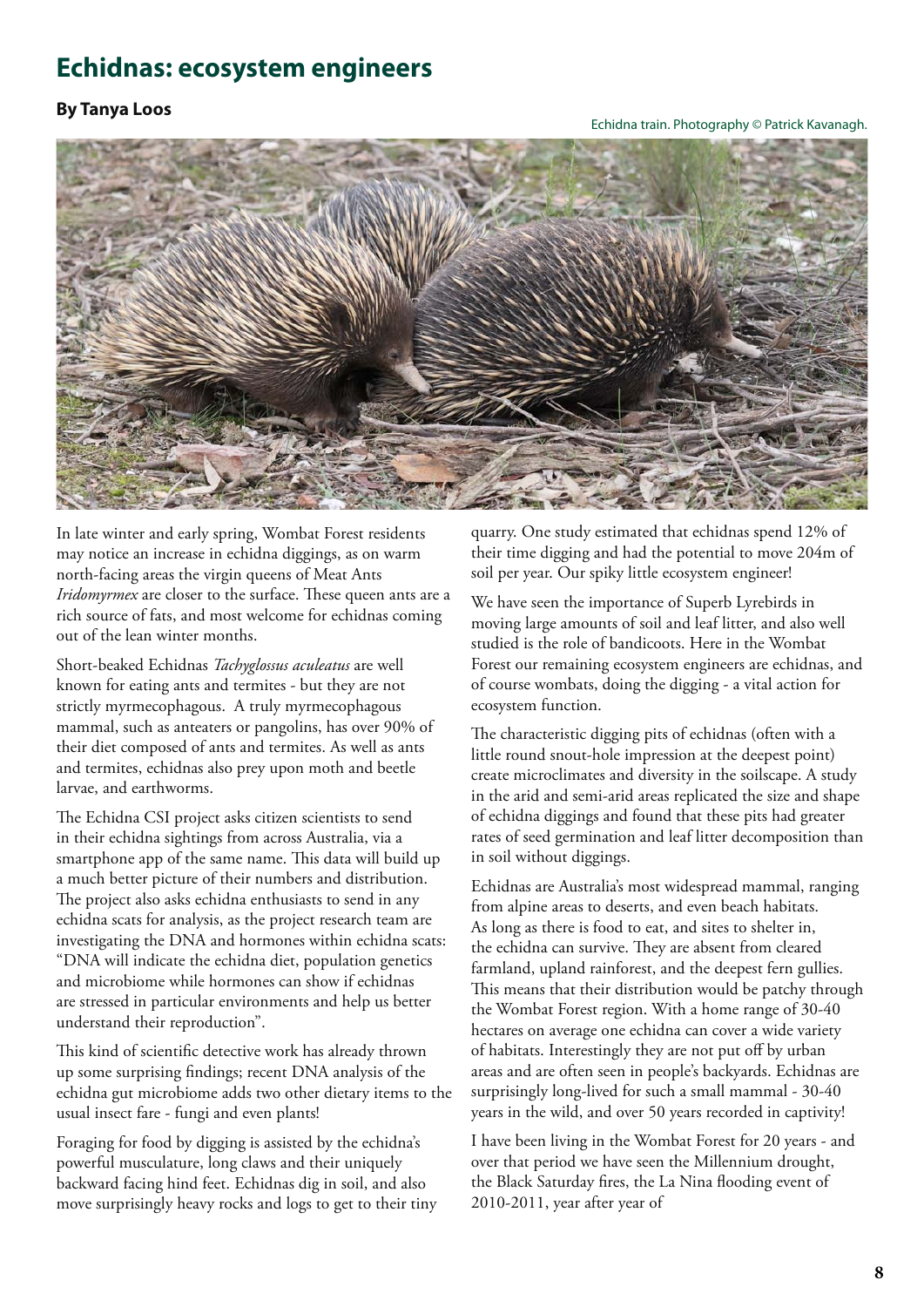

How bandicoot digs affect soil.

https://theconversation.com/one-little-bandicoot-can-dig-up-an-elephants-worth-of-soil-a-year-and-our-ecosystem-loves-it-132266

"planned burns" and most recently the severe windstorm that devastated patches of the forest with extensive tree fall and uprooting, which Gayle wrote about in the last issue.

To some extent, echidnas can handle droughts and the associated lack of food as they have a very low metabolic rate, in fact the lowest of all mammals. This low energy requirement means that echidnas can survive lean periods, and their habit of going into a kind of hibernation called torpor also helps conserve resources.

The echidna anti-predator strategy is to use those powerful muscles and backward facing hind feet to dig directly down into the soil - and this same movement is used to surprising effectiveness to swim when the need arises - such as during heat waves or floods.

Their anti-predator hiding strategy is also used in the case of wildfire or planned burns. The soil is an excellent protector, but if the echidna does not dig down deep enough the spines can be burnt. The spines are made of keratin, just like hair, and can be burnt down to a stub.

Individual survival chances of echidna in fires are pretty good - but what is more worrying are the changes that occur as a result of the burns - mainly the destruction of fallen logs and other shelter sites that are so essential to echidnas. And like all animals post-fire, their survival beyond the fire event relies upon a plentiful supply of food. If the planned burn area is too large then this means that echidnas have to rely solely on burnt areas to find food.

The microbiome of an echidna's gut is very different depending upon whether the animal is foraging in burnt or unburnt habitat - but what is not clear is the long-term effects of fires on echidna health and survival.

I watched Echidna CSI researcher Tahlia Perry give a fantastic talk online - and when someone asked whether echidnas were factored into pre-burn surveys Tahlia replied that they were not, but most probably should be!

Each of our long-lived Wombat Forest echidnas deserves a long and healthy life, with a rich complex understory habitat, so they can continue providing those vital ecosystem functions as they dig for food - yet another reason to fine-tune our planned burn regime.  $\blacksquare$ 

### **References**

#### One study:

https://research.usc.edu.au/esploro/outputs/abstract/Theprivatelife-of-echidnas-using-accelerometery-and-GPS-to-examine-fieldbiomechanicsand-assess-the-ecological-impact-of-a-widespread-semifossorialmonotreme/99451052602621

Ecosystem engineers: https://theconversation.com/ losing-australias-diggers-is-hurting-our-ecosystems-18590

Superb lyrebirds: https://esajournals.onlinelibrary.wiley.com/doi/10.1002/eap.2219

Arid study: https://doi.org/10.1016/j.catena.2021.105166

**This article by Tanya Loos was published in the September 2021 edtion of the Wombat Forestcare Newsletter and is reproduced here with kind permission of the author and editor. 9**